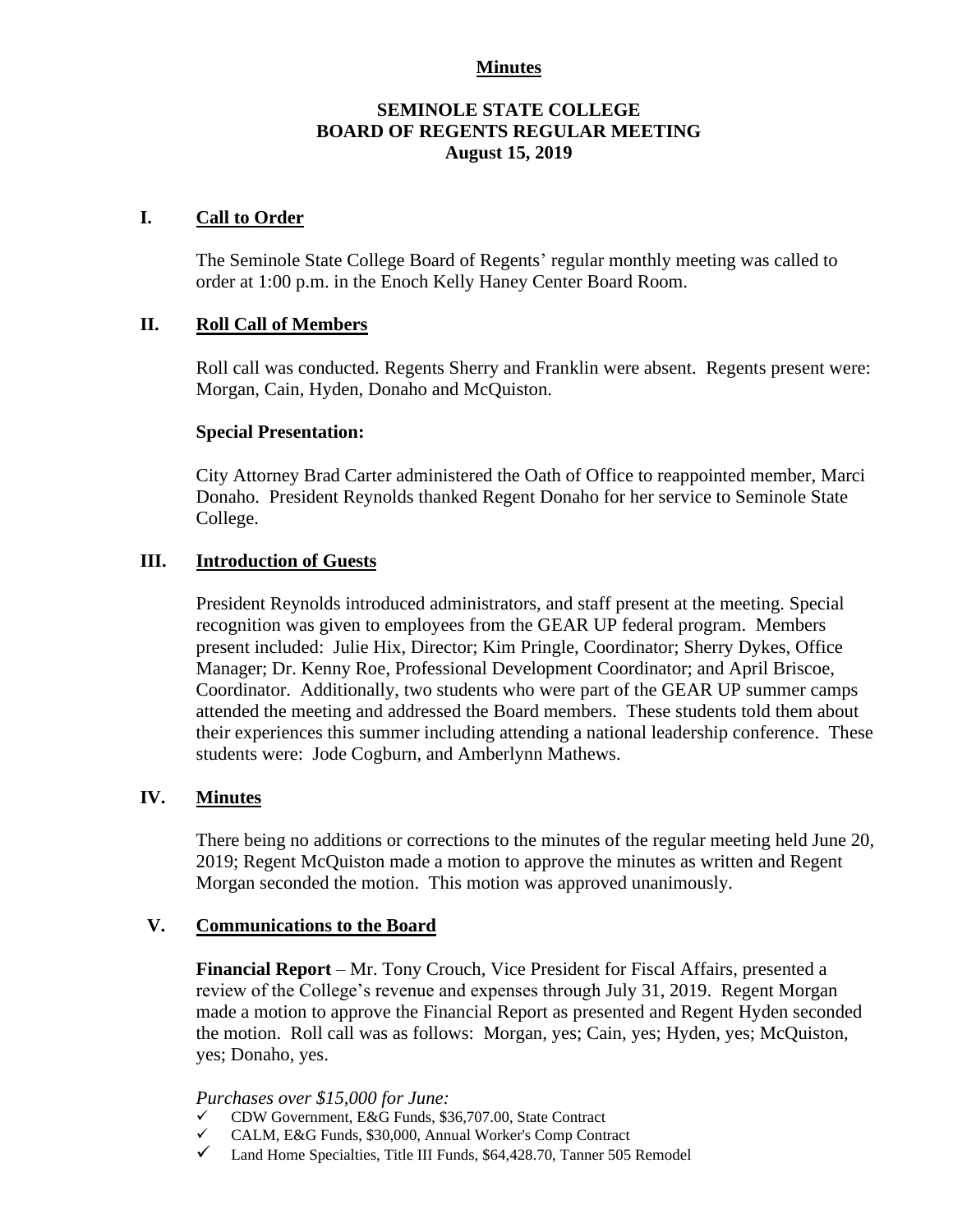Minutes SSC Board of Regents Regular Meeting August 15, 2019 Page 2

# *Purchases over \$15,000 for July:*

- $\checkmark$  D2L Ltd, Brightspace Annual Fee (online platform), \$25,166.00, E&G Funds
- $\checkmark$  Campus Logic, Inc, Annual Fee (financial aid Services), \$33,000.00, E&G Funds

# **VI. Hearing of Delegations**

None

# **VII. President's Report**

President Reynolds discussed items under the President's Report and the Business portion of the agenda by utilizing a PowerPoint presentation. (See enclosed copy of the PowerPoint presentation)

*Personnel Update* – President Reynolds informed the Board of the following new hires:

- Teresa Martin, Assistant Professor Business and Education Division
- Dr. Deanna Miles, Title III Curriculum Specialist/Instructor
- Luther Riedel, Assistant Professor Language Arts and Humanities Division
- Jonathan Bennett, GEAR UP Student/Parent Coordinator
- Lauren Earley, Testing Coordinator

Resignations have been received from: Karan O'Dor, Upward Bound Coordinator II; Tammy Madden, Advisement Director/Title III; Veronica Taylor, Employment Readiness Director; and Jennifer Wilson, Assistant Professor – Language Arts and Humanities Division

*Campus Activities* – President Reynolds told the Board members about several recent and upcoming campus activities. These were:

- President Reynolds told the Board about several summer camps that were held by GEAR UP, Upward Bound and Talent Search
- NASNTI held the 2<sup>nd</sup> annual orientation for first-year tribal students and their families
- Cindy Guinn and Deedra Eldredge were honored at retirement receptions
- President Reynolds gave an enrollment update
- Several SSC employees volunteered at a recruitment event at the Shawnee Mall
- Several SSC retired employees greeted students in the admissions area the week before classes started
- Employee In-Service was held August 7-9, 2019
- The incoming President's Leadership Class members were welcomed to campus along with sophomore PLC at an orientation luncheon
- College employees were "Campus Experts" and welcomed students back to campus on the first couple of days of classes
- NASNTI hosted "Living Your Dreams" featuring guest speaker, NASA Commander Dr. John Herrington
- The SSC Educational Foundation Golf Tournament will be held September 20<sup>th</sup>